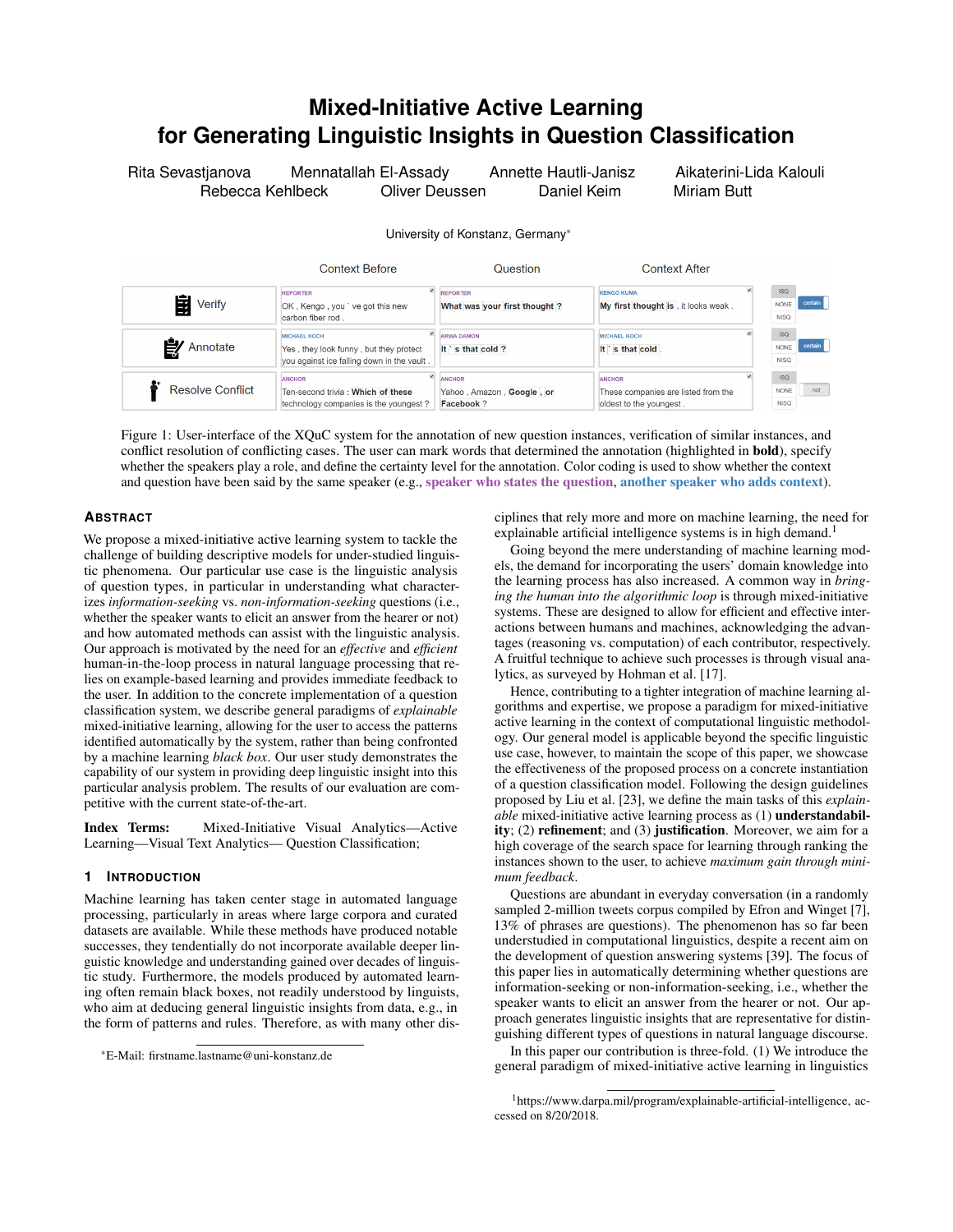and define the main steps required for such a technique. (2) We provide a concrete instantiation of an eXplainable QUestion Classifier (XQuC), discussing all relevant implementation details. (3) We evaluate our approach, confirming competitive classification accuracy with the current state-of-the-art and verifying the linguistic insight obtained through a set of learning cycles.

#### **2 BACKGROUND**

Visualizations for Text Analysis The significant growth of textual data and the development of text mining has led to the emergence of visual text analytics [\[22\]](#page-6-4). There, interactive visualizations are combined with text analysis techniques to enable effective data analysis and exploration. Classification is among many other text analysis tasks, such as information retrieval, natural language processing, topic analysis, and explanatory analysis [\[22\]](#page-6-4). To support an effective analysis, many visualization techniques have been studied and developed over the last decades. These visualizations facilitate data compression, summarization, and pattern recognition [\[5\]](#page-6-5). For the classification task, visualizations can be used to describe learned rules. Several visualizations have been developed, most frequently, in the field of bio-informatics [\[4,](#page-6-6) [31,](#page-6-7) [35\]](#page-6-8). Commonly, a graph representation is used to show the connections between different rulecomponents [\[31,](#page-6-7) [35\]](#page-6-8).

Active Learning and Labeling in Visual Analytics Active learning is a subfield of machine learning that enables machines to choose the data from which they learn. Settles [\[32\]](#page-6-9) writes that "Active learning systems attempt to overcome the labeling bottleneck by asking queries in the form of unlabeled instances to be labeled by an oracle (e.g., a human annotator)." These systems aim to achieve high accuracy using as few labeled instances as possible [\[32\]](#page-6-9). Bernard et al. [\[2\]](#page-6-10) write that "Labeling data instances is an important task in machine learning and visual analytics." Machine learning (in particular active learning) follows a model-centered approach which means that the system suggests new instances to be labeled based on the underlying model; visual analytics are specified on rather user-centered approaches where the user can select candidates for labeling based on her observations [\[2\]](#page-6-10). Similar to other existing approaches [\[16,](#page-6-11) [30\]](#page-6-12), we combine active learning with visual interactive labeling techniques to combine the advantages of both techniques.

Different variants of active learning have been applied across a range of applications, in particular text classification [\[24,](#page-6-13) [33,](#page-6-14) [38\]](#page-6-15), named-entity recognition [\[34\]](#page-6-16), semantic parsing [\[38\]](#page-6-15) and syntactic parsing [\[36,](#page-6-17) [37\]](#page-6-18). All these approaches require a gold-standard annotation of the seed set. Our approach employs linguistic rules in order to generate the initial seed set and integrates the human in the loop with a live annotation system that runs in parallel to the learning. The user receives immediate feedback on the performance of the model and the impact of individual rules, providing a level of explainability that was previously missing.

Questions in NLP Automatically distinguishing the different types of questions is complex: One type of question is posed to elicit information and get an answer from the hearer (canonical, information-seeking questions—ISQs), for the other type the speaker does not expect an answer but instead triggers a certain type of speech act [\[6\]](#page-6-19) (non-canonical, non-information-seeking questions— NISQs). Examples of the latter are rhetorical questions or selfaddressed questions. In English, the surface syntactic structure of both types is often identical, but they differ in terms of their communicational goals, i.e. their pragmatics.

Most of the existing work has dealt with factoid ISQs such as *When was Alan Turing at Bletchley Park?*, with the goal of building Question-Answering systems, e.g., see Wang and Chua [\[39\]](#page-6-3). Comparatively less research has focused on identifying and understanding NISQs, a class which features a number of different subtypes, for

<span id="page-1-0"></span>

Figure 2: The XQuC process: a linguistically-motivated, explainable active learning workflow. The model is created based on linguistic rules. The user is asked to annotate and verify samples, which leads to the addition of extra rules and the improvement of existing ones. The user's actions and the model's updates are reflected on the visualization component generating linguistic insights.

instance rhetorical questions (*Have you ever even touched a computer?*), echo questions (*She said what?*), ability/inclination questions (*Can you pass the salt?*), to name just a few. Among the few approaches that explicitly focus on NISQs, [\[14,](#page-6-20) [21,](#page-6-21) [26\]](#page-6-22), only [\[19\]](#page-6-23) take recent theoretical linguistic work on questions into account and attempt a linguistic interpretation. This lack of linguistic motivation has also been observed by Kübler et al. [\[20\]](#page-6-24).

#### **3 PARADIGMS OF MIXED-INITIATIVE ACTIVE LEARNING IN LINGUISTICS**

We propose a mixed-initiative active learning technique to tackle the challenge of building descriptive models for under-analyzed linguistic phenomena. In this section, we describe these steps as general high-level components of a mixed-initiative active learning approach. A concrete instantiation of our proposed approach, tackling the challenge of question classification, is presented in [§4.](#page-2-0)

Mixed-initiative systems [\[18\]](#page-6-25) combine the intuition and knowledge of humans with the computational power of machines. In the context of machine learning and visual analytics, such systems have been proposed to refine and optimize models through achieving minimum user-feedback for maximum learning-gain, e.g., recently in the context of topic model optimization [\[10\]](#page-6-26). We propose a general paradigm of mixed-initiative active learning for computational linguistics as a method for effective utilization of the users' knowledge, as well as the generation of *explainable* linguistic insight. We thus tackle three tasks, namely, (1) understandability of the effects of the users' interaction on the learned model; refinement of the model based on the users' domain knowledge; and (3) justification of the linguistic insight obtained.

The process of active learning takes as input an unlabeled corpus and outputs an annotated corpus, in addition to linguistic insight (e.g., in the form of rules or deduced patterns). Before entering the active learning loop, the model can be primed through heuristics as optional seeds for the linguistic knowledge (e.g., a known set of rules or expected patterns). This step primes the active learning and avoids cold starts. Afterwards, the system enters the three-stage loop of active learning. The current state of the model, as well as the corpus annotations and linguistic patterns learned, are constantly updated and represented through visualizations or simple log files.

The first step of the active learning loop is the instance sampling. Here, the selection of the instances which require user-feedback defines the search space considered by the algorithm. We aim at fulfilling two criteria in this step, namely, high coverage, i.e., considering a wide range of the search space through, for example, pool-based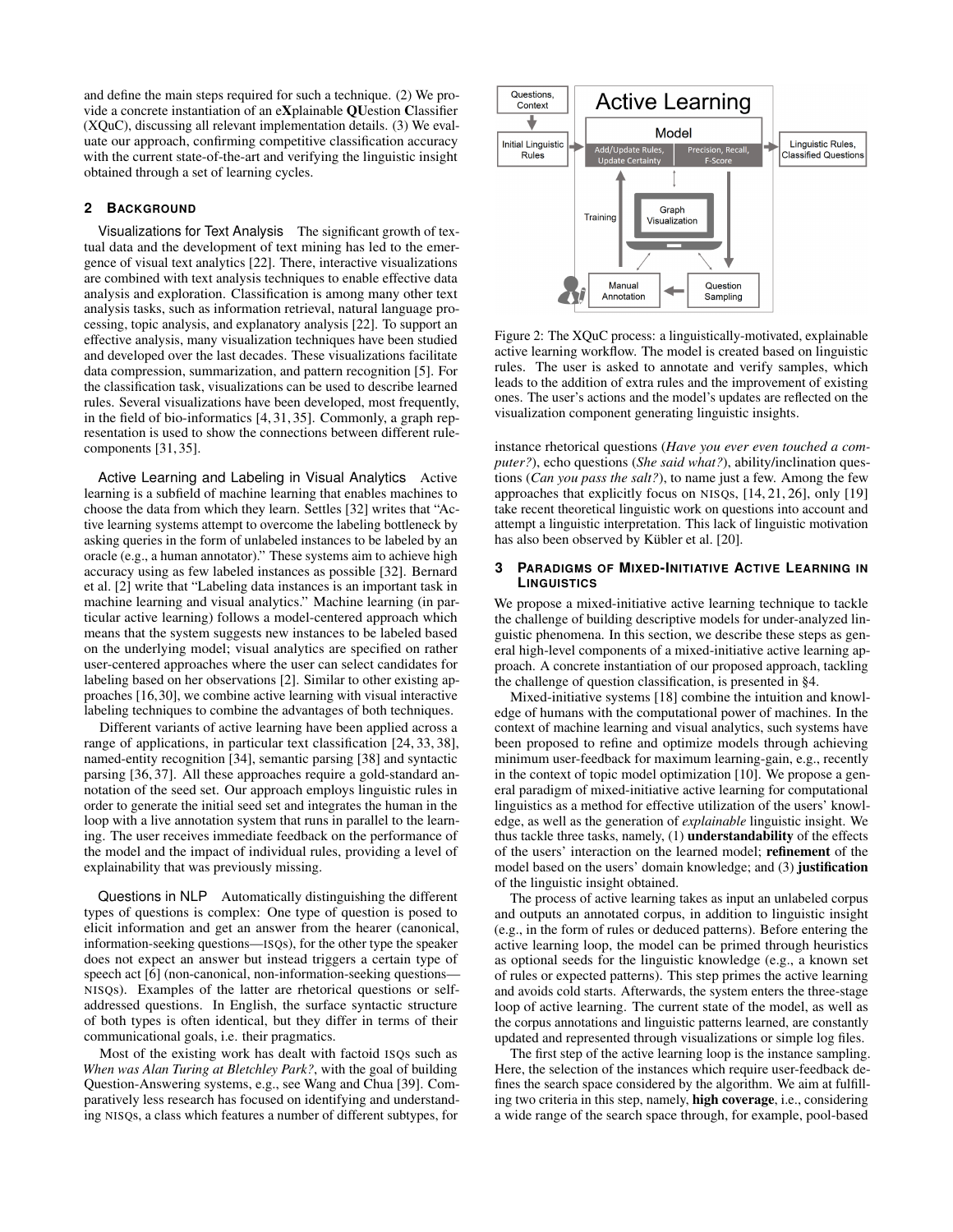<span id="page-2-3"></span>Algorithm 1 Question Classifier

| 1: procedure CREATEMODEL |                                                                       |  |  |  |
|--------------------------|-----------------------------------------------------------------------|--|--|--|
| 2:                       | <b>for</b> $i = 0$ to <i>initialRules.length</i> <b>do</b>            |  |  |  |
| 3:                       | $initialRule \leftarrow initialRules[i]$                              |  |  |  |
| 4:                       | addRuleUpdateWeight(initialRule)                                      |  |  |  |
| 5:                       | <i>waitingQueue</i> $\leftarrow$ all instances                        |  |  |  |
| 6:                       | sortToWeight(watingQueue)                                             |  |  |  |
| 7:                       | $toAnnotate \leftarrow waitingQueue[0]$                               |  |  |  |
|                          | $\triangleright$ instances which are annotated by the user            |  |  |  |
| 8:                       | annotated $\leftarrow$ <b>annotate</b> (toAnnotate, $\phi$ , $\phi$ ) |  |  |  |
| 9:                       | updateModel(annotated)                                                |  |  |  |

sampling, probability-based sampling, feature distribution optimization, etc.; as well as uncertainty improvement, i.e., considering the most uncertain instances to make the most profit out of the users' feedback, for example, through weighted average of rule support, user confidence estimation, observed pattern frequency, etc.

The second step is the labeling. This is the main interaction step between the users and the algorithm. A labeling interface can be designed through a dialog system, a visualization, or other interface design mediums. Such a labeling interface might also incorporate different levels of user feedback and domain expertise. The basic tasks that such an interface should provide are to label an unannotated data instance, verify a given annotation, resolve conflicts, provide an estimate of the users' certainty and confidence, as well as enable users to provide a justification for their decisions (which can be used in the model training).

Lastly, the third step of the active learning process is the model training and update. This step incorporates the newly obtained knowledge in the current model, updating its current state and monitoring its quality. This step largely depends on the underlying model and thus varies in each concrete instance of this process. However, due to the modularity and abstraction of our active learning approach, multiple models with varying parameters and learning approaches could be trained side-by-side (within the same system) and treated as an ensemble or as competing models.

#### <span id="page-2-0"></span>**4 XQUC: EXPLAINABLE QUESTION CLASSIFIER**

Using *XQuC*, we train a rule-based classifier to distinguish ISQs from NISQs. The system's workflow is shown in Figure [2:](#page-1-0) We first create training data by extracting questions and their context (two sentences before and after the question) from the CNN corpus, a large corpus of transcribed natural language dialog.[2](#page-2-1) Based on the information in the context, the type of question is later disambiguated by the human. We then use linguistic heuristics to generate a seed set from that training corpus ([§4.1\)](#page-2-2). In this step, the classification model is initialized (expressed by Algorithm [1\)](#page-2-3). Afterwards, the active learning process is started: In each step, we use a certainty-based sampling in order to choose one to three questions that are then annotated by the user ([§4.2\)](#page-2-4). XQuC uses a visual user interface for the annotation task and, additionally, shows the intermediate classification results ([§4.3\)](#page-2-5). The visual representation helps to understand and justify how users' decisions influence the model's performance. The user can interactively refine the model, by interactively manipulating its visual representation. In each learning step, the model is updated, and new questions are sampled for the next iteration step.

The system has a server and client architecture. In the server (programmed in Java), the classification model is generated and the instance sampling for active learning is performed. In the client, we use JavaScript and the D[3](#page-2-6).js<sup>3</sup> library to create a visual interface for question labeling and for visualization of the intermediate rules.

# <span id="page-2-7"></span>Algorithm 2 Model Undate

| $\mu$ <sub>114</sub> $\mu$ <sub>114</sub> $\mu$ <sub>110</sub> $\mu$ <sup>1</sup> $\sigma$ <sub>114</sub> $\sigma$ <sub>114</sub> $\sigma$ |                                                                                   |  |  |  |
|--------------------------------------------------------------------------------------------------------------------------------------------|-----------------------------------------------------------------------------------|--|--|--|
|                                                                                                                                            | 1: <b>procedure</b> UPDATEMODEL(annotatedInst)                                    |  |  |  |
| 2:                                                                                                                                         | $annotated \leftarrow annotatedInst[0]$                                           |  |  |  |
| 3:                                                                                                                                         | verified $\leftarrow$ annotatedInst[1]                                            |  |  |  |
| 4:                                                                                                                                         | $resolved \leftarrow annotatedInst[2]$                                            |  |  |  |
| 5:                                                                                                                                         | addRuleUpdateWeight(annotated)                                                    |  |  |  |
| 6:                                                                                                                                         | <b>if</b> verified $\neq \emptyset$ then                                          |  |  |  |
| 7:                                                                                                                                         | addRuleUpdateWeight(verified)                                                     |  |  |  |
| 8:                                                                                                                                         | <b>if</b> resolved $\neq \emptyset$ then                                          |  |  |  |
| 9:                                                                                                                                         | addRuleUpdateWeight(resolved)                                                     |  |  |  |
| 10:                                                                                                                                        | annotateInstaces()                                                                |  |  |  |
| 11:                                                                                                                                        | sortToWeight(waitingQueue)                                                        |  |  |  |
| 12:                                                                                                                                        | toAnnotate $\leftarrow$ waitingOueue[0]                                           |  |  |  |
| 13:                                                                                                                                        | toVerify $\leftarrow$ getSimilar(labeled)                                         |  |  |  |
| 14:                                                                                                                                        | $to Resolve \leftarrow \textbf{getConficting}()$                                  |  |  |  |
| 15:                                                                                                                                        | $annotated \leftarrow$ <b>annotate</b> ( <i>toAnnotate, toVerify, toResolve</i> ) |  |  |  |
|                                                                                                                                            |                                                                                   |  |  |  |

16: if *annotated!=ø* then return updateModel(*annotated*)

#### <span id="page-2-2"></span>**4.1 Seed Set Generation**

For generating the seed set, we capitalize on recent theoretical linguistic insights on questions plus our own observations. The resulting heuristics are possible indicators of NISQs and fall broadly into four categories: The first category consists of fixed lexical expressions such as 'give a damn' [\[3\]](#page-6-27), 'on earth' [\[1\]](#page-6-28), 'after all' [\[28\]](#page-6-29). The second category encompasses structural patterns such as modals at the beginning of the question followed by negation ('Wouldn't you say that...?') [\[12\]](#page-6-30) or the interrogative 'why' followed by the adverb 'so' or 'that' and some adjective ('Why are you so angry?'). A third category subsumes discourse-structural patterns between the question and its context, e.g., if the same speaker utters a sequence of questions right after one another [\[1\]](#page-6-28), or simply continues talking after posing a question, this is indicative of an NISQ. The same happens if the speaker consecutively repeats the same question or parts of it. The fourth category represents various other "markers" found in the data, such as questions within quotation marks and within a speaker's dialogue turn: Those indicate that a speaker is only quoting someone else's question. In the context of our work, we understand heuristics as deduced patterns from datasets that can be further generalized if verified over multiple resources. From such heuristics, we generate seed rules which are added to the initial rule-based model, described in [§4.3.](#page-2-5)

#### <span id="page-2-4"></span>**4.2 Certainty-based Sampling**

After generating the seed set and during each active learning step, we sample instances to be annotated by the user. There are two main approaches to instance sampling for active learning: poolbased sampling [\[24\]](#page-6-13) and query-by-committee algorithm [\[11\]](#page-6-31). The former selects the best examples from the entire pool of unannotated documents, the latter measures the variance indirectly, by examining the disagreement among class labels assigned by a set of classifier variants, sampled from the probability distribution of classifiers that results from the annotated training examples.

In our approach, we use the *certainty-based sampling*. This technique is similar to pool-based sampling: The system selects one random instance which does not satisfy any existing heuristic of the model. If all instances satisfy at least one heuristic, the next sample is an instance of low certainty (described in [§4.4\)](#page-3-0). Here, the distance between the sum of the rule weights of the two classes is the smallest among all training instances.

#### <span id="page-2-5"></span>**4.3 Annotation**

In the first iteration of the active learning, the user annotates only one uncertain instance. In the following steps, at most three instances

<span id="page-2-6"></span><span id="page-2-1"></span><sup>&</sup>lt;sup>2</sup>http://transcripts.cnn.com/TRANSCRIPTS/, accessed on 8/20/2018. <sup>3</sup>https://d3js.org/, accessed on 8/20/2018.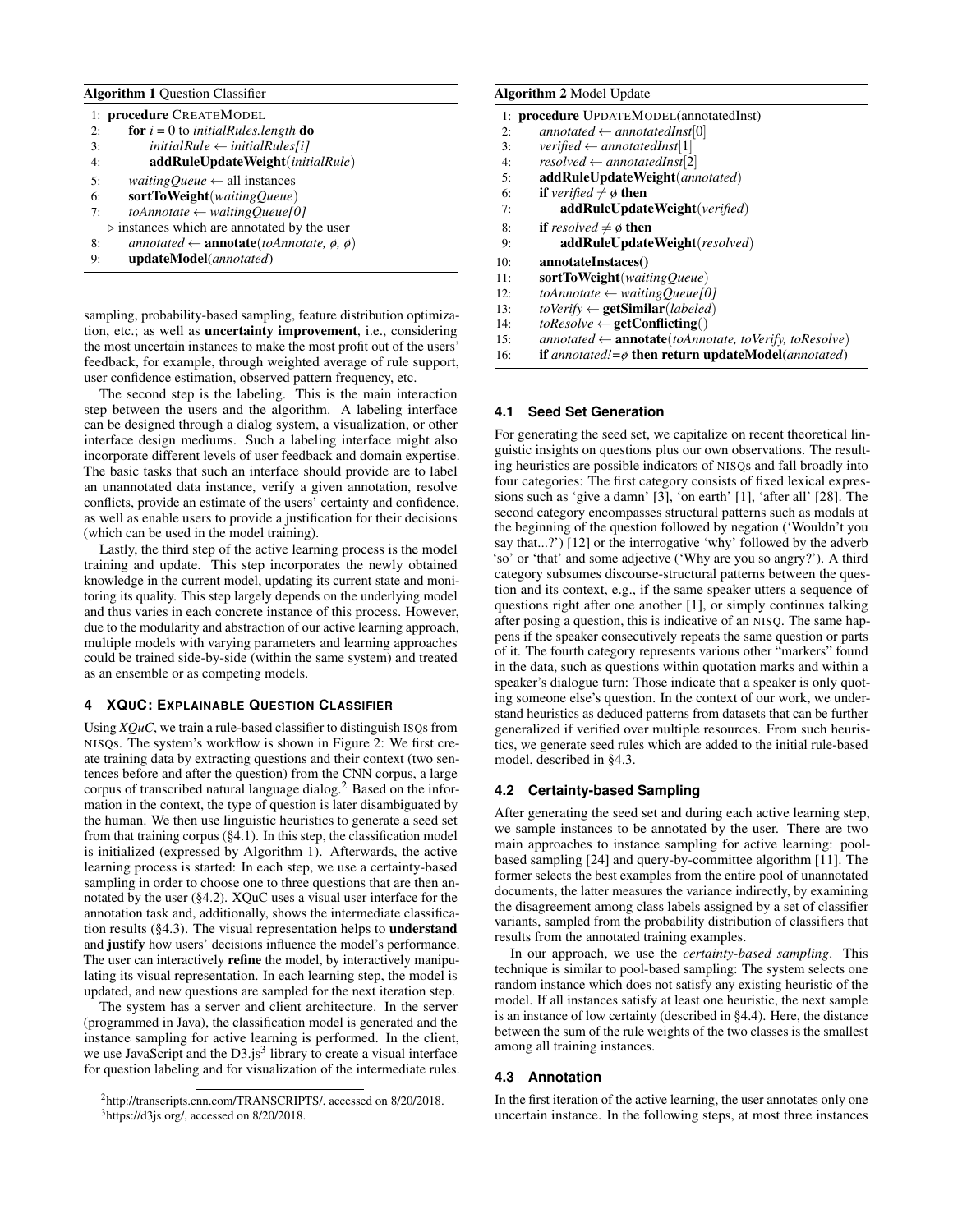<span id="page-3-1"></span>

Figure 3: Each rule consists of three parts: features describing the context before, question, and context after. Color coding is used to highlight whether two parts have different speakers. The opacity of rule borders shows its level of certainty.

are shown at a time which are later used to update the model (as shown in Figure [1\)](#page-0-1).

The first question to be annotated is an instance which is extracted using the certainty-based sampling (Algorithm [2](#page-2-7) line 12). The second instance is similar to the unannotated instance from the previous iteration step (line 13). The aim is to obtain the user's approval (or disapproval) that the decision made in the previous step was correct. We search for an instance which satisfies the heuristic(s) defined in the preceding step, and suggest that this instance should have the same label (as the unannotated instance from the preceding step) (line 14). After the user has approved (or disapproved) this suggestion, the model is updated accordingly (line 16). Depending on the rules extracted in the preceding learning step, we search for an instance which is detected as conflicting. This means that the model cannot distinguish between the two classes (ISQ, NISQ) from each other with a high certainty. The user is asked to resolve this conflict to increase the stability of the model.

For each instance, the user can specify the part of the question or its context which is assumed to be relevant for the classification task and also whether meta information about the speakers (questioner and answerer) is relevant. This information is sent to the server, where a new rule is created or the weight of an existing rule is updated accordingly. In order to create a rule, we integrate information that can be accessed via off-the-shelf tools, such as the Stanford CoreNLP software. For example, we use these to provide information on part-of-speech (POS) tags and named-entities (NE). Our system analyzes the underlying features of the selected text-regions and extracts heuristics based on the sequential combination of these features. If no text is selected, the system extracts a heuristic based on the feature distribution in this particular instance. We take into account that in some situations the user can be unsure about the correct label. Therefore, it is possible to specify the user's confidence level for each instance separately, i.e. *confident* vs. *not confident*, or add a label NONE.

We create the rule-based model by applying a hierarchical graph structure. Two graphs (one for each class) in a combination build up the final classification model. Each seed and user-generated rule is added as a node to the directed graph; the child and parent nodes are updated accordingly. For each rule, we calculate and store its weight in order to specify its significance for the learning process. The rule's weight is calculated as follows:

*weight* := *support* \* 
$$
\sum_{i}^{labelCount} conf(i),
$$
  
with  $conf(i) = \begin{cases} 1, & \text{if } label[i] == \text{confident} \\ 0.5, & \text{otherwise.} \end{cases}$ 

A minimum and maximum threshold of the nodes' support is used to exclude too general or specific rules from the final model.

In order to create a better understanding on how users' decisions influence the model's quality, we visually represent the hierarchical graph structure utilizing a force-directed layout. Two example rule instances are shown in Figure [3.](#page-3-1) After each iteration step, the visualization is updated. If an erroneous rule is detected by the user, she can change the rule or remove it from the model, <span id="page-3-2"></span>Question Words: [what | when] [which | who] | how] [whose] | whom | where |<br>POS: NOUN | VERB | ADJECTIVE | ADVERB | PARTICLE | PRONOUN | PROPER NOUN | DETERMINER PREPOSITION CARDINAL\_NUMBER SYMBOL MODAL CONJUNCTION INTERJECTION | **UNTAGGED** Named Entities: PERSON LOCATION ORGANIZATION **What VERB PERSON** Rule: my\_rule Close

Figure 4: Supporting interface for the user: The user can choose to define a specific rule which applies for one of the question types. The rule can be created by dragging-and-dropping pre-selected linguistic categories into place.

by interacting with the context menu of the particular node. This supports the task of interactive model refinement.

Furthermore, we allow expert users to specify rules independently of the displayed instances. Thus, we can include their knowledge and expertise into the final model with a high level of confidence. A rule is created by dragging and dropping predefined features in a sequence (shown in Figure [4\)](#page-3-2). The rule is assigned a name and updates the current model accordingly. The linguistic categories are extracted during a preprocessing step. Additional linguistic categories can be added based on the performance of the model.

#### <span id="page-3-0"></span>**4.4 Question Classification**

After the generation of seeds and during each active learning iteration step, we classify instances using the temporal model and show the classification results in the visual user interface. We calculate the certainty of each instance having one of the two classes (ISQ vs. NISQ). The *certainty* of an instance is calculated as follows: *certainty* :=  $\sum_{i}^{count} weight(i)$ , where count is the number of rules which satisfy the particular instance for the particular class.

If the difference between certainty values for the two classes (ISQ and NISQ) is  $\leq$  0.2 (a heuristic chosen after the first evaluation of the system), then the instance is labeled as NONE. Otherwise, the instance has the label of its most certain class.

The classified instances are visually displayed in three groups, as shown in Figure [5:](#page-4-0) ISQ, NONE, NISQ, respectively. The instances are sorted according to their certainty. They can then be interactively selected for a repeated annotation, if needed, which is another way to refine the model.

#### **5 EVALUATION**

In order to evaluate our model, we train multiple classifiers: SVM [\[15\]](#page-6-32); Decision Tree [\[29\]](#page-6-33); Naïve Bayes [\[25\]](#page-6-34)) to compare our rule-based model against. We train the rule-based model with two different settings. The results are provided below.

#### **5.1 Data**

To evaluate our system, we use the CNN corpus<sup>[4](#page-3-3)</sup>. We employ punctuation-based question extraction and additionally extract their context (two sentences before and after the question). We create a gold standard for which three linguistic experts each annotate 400 questions as ISQ or NISQ and we then take the result of the majority vote as the ground truth. They additionally record a confidence score (not confident vs. confident) for each question. Regarding the ISQ vs. NISQ classification, Fleiss'  $\kappa$  is 0.554.

#### **5.2 Machine Learning Models**

Machine learning algorithms have been used in previous work to train question classifiers, mainly for social media data [\[14](#page-6-20)[,21,](#page-6-21)[27,](#page-6-35)[40\]](#page-6-36). Although such data is complex and noisy (e.g., because of the length of the turn, ungrammaticality of sentences and spelling mistakes), the

<span id="page-3-3"></span><sup>4</sup>http://transcripts.cnn.com/TRANSCRIPTS/, accessed on 8/20/2018.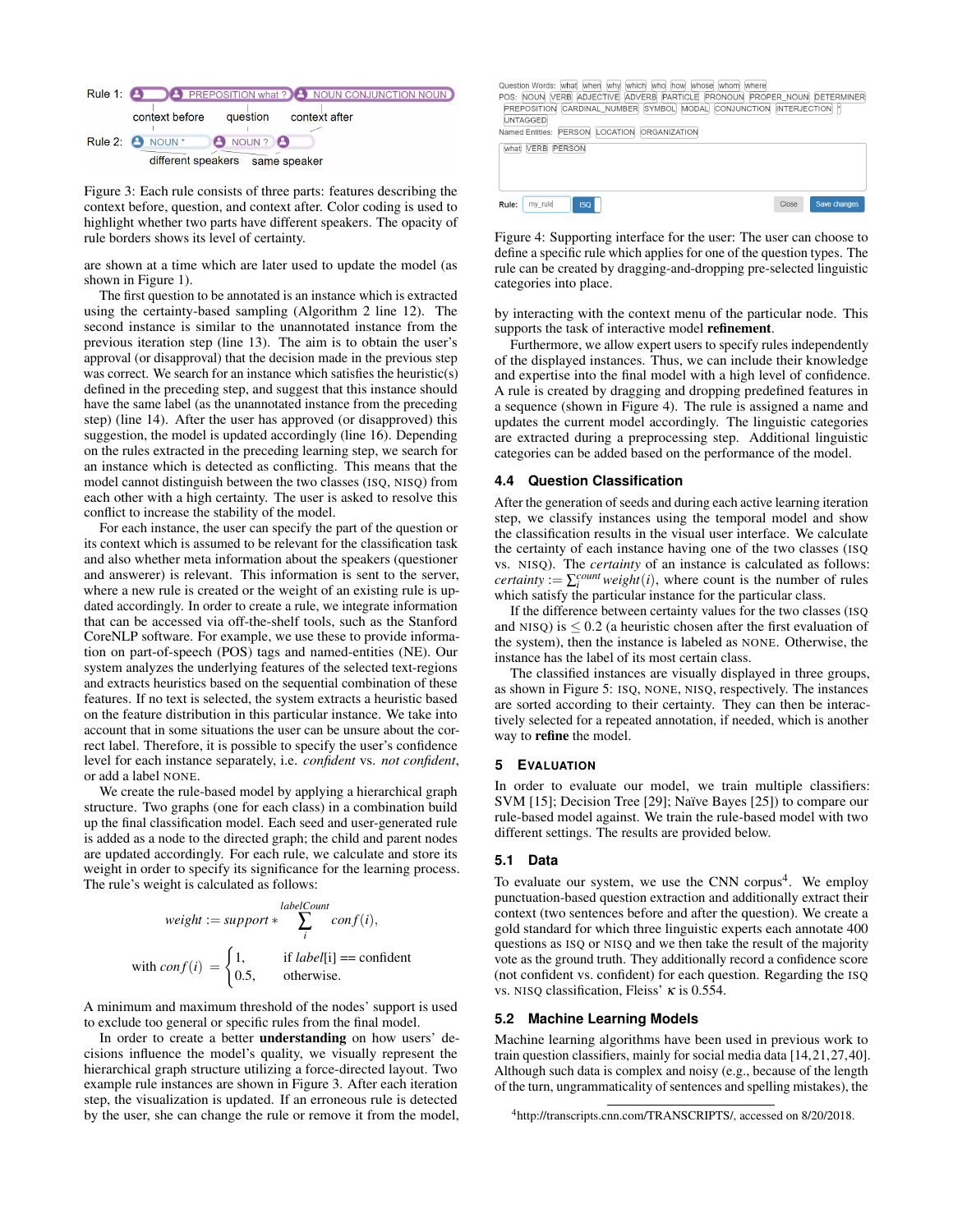<span id="page-4-0"></span>

(a) ISQs (b) NONEs (c) NISQs

Figure 5: Excerpt of the visualization component: Temporally classified instances are sorted according to their type and their certainty. Instances that have been annotated by the user are marked with an icon; all others have been temporally classified based on the model's rules.

<span id="page-4-1"></span>

Figure 6: Performance of Setting 1 for 30 learning iterations: Precision stays stable for both question types while recall steadily increases for ISQ.

data is enriched with information like usernames, hashtags and urls, which are used as additional features for the training and improve the performance. This can be seen in the best-performing classifier to have been evaluated in a comparable way to ours. [\[21\]](#page-6-21) have trained a Random Forest classifier and report 0.76 precision, 0.87 recall and 0.77 accuracy in correctly classifying ISQs, using the question, its context and the *Retweet* feature. The work does not provide performance details for NIQs.

We train three commonly used classification models (SVM, Decision Tree, and Naïve Bayes) to classify questions as ISQs vs. NISQs and compare their performance with our rule-based model. For the evaluation, we generate a bag-of-word representation of the questions and their context before and after. To reduce the chance that the models overfit, we apply a lemmatizer and extract only n-grams (unigrams, bigrams and trigrams) which occur more than three times in the corpus. We use the WEKA framework [\[13\]](#page-6-37) to train the classifiers and evaluate their performance using 10-fold cross validation.

The results of the trained models are shown in Table [1.](#page-5-0) As the results show, all models but the Decision Tree can classify ISQ instances with a higher accuracy than the NISQ instances. The performance of the SVM and Naïve Bayes models are similar. However, the Decision Tree model classifies most of the instances as belonging to the NISQ class.

## **5.3 Experiments using XQuC**

We conduct two experiments in order to evaluate our active learning system. One expert from linguistics participate in each experiment. In the first experiment (Setting 1), the rules for the rule-based model are generated only from the questions themselves and the speaker information. In the second experiment (Setting 2), the context before and after are taken into account.

In both settings, the users are asked to perform 30 annotation iterations. They are allowed to refine the model manually by deleting false rules from the model's visual representation.

<span id="page-4-2"></span>

Figure 7: Performance of Setting 2 for 30 learning iterations: The results show how context information influences the classification in that rules are more specific and thus capture less instances.

Setting 1 In the first experiment, the rules are from the question itself and the speaker information. Figure [6](#page-4-1) shows the model's performance for ISQs and NISQs. The *precision* for both classes is relatively stable during the whole learning process. The *recall* constantly increases for ISQs (from 0.20 in the third iteration to 0.58 in the last iteration), causing a slight decrease of the model's *precision* (from 0.82 in the third iteration to 0.70 in the last iteration). After 30 iterations, less instances are classified as NISQs (*recall* is 0.41) than ISQs. However, the heuristics which are learned are more descriptive. The *precision* for this class stays above 0.8 during the whole learning process.

Setting 2 In the second experiment, the heuristics are generated from the question, the context before and after, and the speaker information. Figure [7](#page-4-2) shows the performance of ISQs and NISQs. In comparison to the first experiment, the final *recall* of ISQs is reduced (from 0.58 to 0.29). However, the precision in the second experiment rises higher (0.70 in the first experiment and 0.81 in the second). The reason might be that the generated rules, when the contextual information is taken into account, are more specific; thus less instances are classified as ISQ. A similar observation can be made for NISQs. Due to the context information, the rules created are more specific. Thus, less instances are labeled as NISQs. In iteration 28 the *recall* of the model for ISQs is lower and in the next iteration increases again. The increase is influenced by a manual refinement of the model; the user detected a falsely generated rule (*PROPER NOUN*) which was then manually removed from the graph representation. This observation shows the importance of a visual feedback during the learning process which enables the user to improve the model's quality when it is needed. The final results of the model after 30 iterations for both settings are shown in Table [1.](#page-5-0)

#### **5.4 Use Case: Explainable Linguistic Insight**

One of the core merits of our system lies in its explainability: We can understand and justify how decisions of the user lead to a model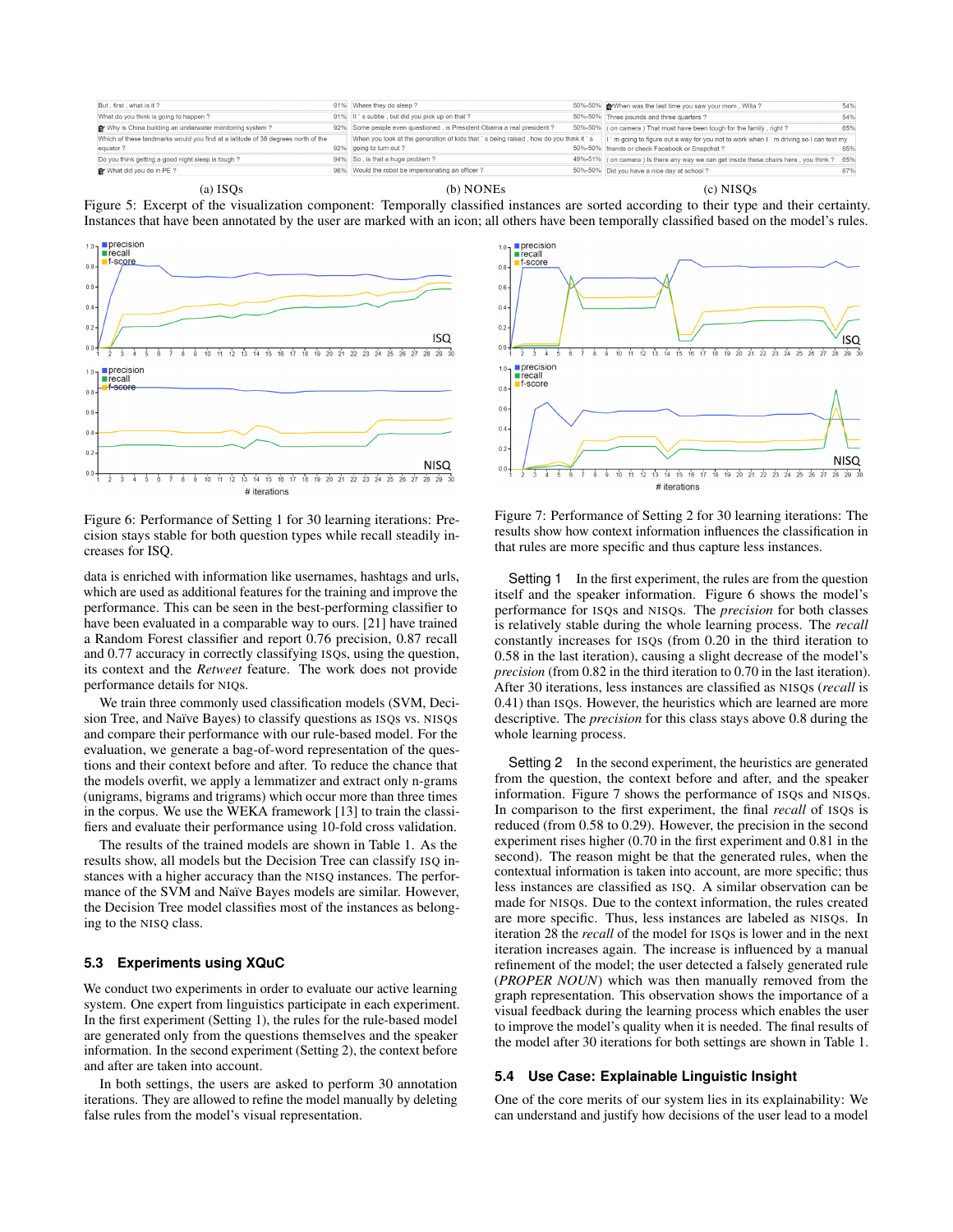<span id="page-5-1"></span>

<span id="page-5-0"></span>Figure 8: Continuously updated graph visualizing the linguistic patterns that have been learned for the ISQ class. A pattern can be modified or removed in real-time by the user, using the functionality of its context menu.

|               | Precision | Recall | <b>F-Score</b> |
|---------------|-----------|--------|----------------|
| <b>ISO</b>    |           |        |                |
| <b>SVM</b>    | 0.729     | 0.701  | 0.715          |
| Decision Tree | 1.000     | 0.185  | 0.312          |
| Naïve Bayes   | 0.734     | 0.692  | 0.712          |
| Setting 1     | 0.70      | 0.58   | 0.64           |
| Setting 2     | 0.81      | 0.29   | 0.42           |
| <b>NISO</b>   |           |        |                |
| <b>SVM</b>    | 0.673     | 0.706  | 0.689          |
| Decision Tree | 0.519     | 1.000  | 0.684          |
| Naïve Bayes   | 0.670     | 0.717  | 0.693          |
| Setting 1     | 0.82      | 0.41   | 0.55           |
| Setting 2     | 0.50      | 0.21   | 0.30           |

Table 1: Performance of off-the-shelf classifiers trained with a bagof-word model of frequent n-grams and overall results for Settings 1 and 2. ISQ are better classified when context is taken into account (Setting 2), while NISQ seem to benefit more from the speaker information (Setting 1).

and also gain linguistic insights into the phenomenon. Figure [8](#page-5-1) shows examples of rules learned for ISQs.

For instance we can elicit patterns such as the following, where a speaker is asking trivia questions (this can be ascertained by clicking on the pattern in the graph): a question ending with a *PREPO-SITION + what?* followed by an alternative question, as in *... is famous for Invention of what? The Smartphone or the World Wide Web?* This pattern is a counterexample to the observation that con-secutive questions from the same speaker indicate NISQs [\[1\]](#page-6-28). Another indicator for NISQs found in this case is that the wh-word *what* is not in the canonical clause initial position (for English). The observation thus has to be refined to take into account the proffering of alternative questions following a question.

In contrast, the system can also empirically support claims in the literature, as in the case of the NISQ rule "a speaker asks a question ending with *what?* and continues with its answer" [\[1\]](#page-6-28). We again have a wh-word in non-canonical position, but the speaker continues by uttering declarative sentences, in this way indicating a NISQ, as reported for examples like *But guess what? The deal is...*.

#### **5.5 Limitations and Lessons Learned**

The evaluation exposes the benefits and limitations of our approach: First of all, the real-time feedback after each iteration step showing the influence of the decisions made by the user is important for detecting automatically-generated errors and resolving them (as shown in Setting 2). In comparison to the trained machine learning models, our active learning system reaches a relatively high *precision*, but a limited *recall*. The system can learn descriptive rules, but those rules only cover a subspace of our training corpus.

During the experiments, we observed that even linguistic experts had a challenge to label the data with a high confidence, as fre-

quently the instances were highly ambiguous. It confirms the need for an iterative learning process which integrates the human in a feedback loop. Only permanent feedback from the expert (e.g., manual adaption of the model by wrongly learned information) can help to generate a stable classifier.

Our observations show that, currently, the performance of the system might be limited due to the features used for the learning process. In order to improve the performance, we plan to integrate additional features such as the similarity between the question and its context, and prosodic features.

Another limitation of the system is the sensitivity of the rule-based model: Setting 2 shows that a rule which is too general can negatively influence the final model. If it is not detected and removed by the user, it can have a negative influence on the model's performance. In order to make the model more stable, we could combine an ensemble of models created by multiple users in a single classifier.

## **6 CONCLUSION**

In this paper we have presented a mixed-initiative active-learning system for question classification that generates *explainable* linguistic insights in the form of classification rules. The results highlight the complexity of the problem and prove the usefulness of the implemented visual user interface, which, in turn, provides real-time feedback on the quality of the model and the generated heuristics to aid in constantly improving the model's performance. The question classification results are relevant, not only to generate linguistic insights, but also to be used as an additional feature for further analysis tasks, such as forum thread reconstruction [\[9\]](#page-6-38). There, the reconstruction of reply-chains can be improved, by integrating information on whether a stated question is an information-seeking one, or not. Further, the classification results can be used to analyze speaker conversation patterns such as the visual analysis provided by NEREx [\[8\]](#page-6-39), which is tailored to the analysis of content patterns and connections using named entities and is extendable to include question relations. Furthermore, in addition to application areas that rely on the results of the question classification, our mixed-initiative approach enables the design of exploratory visual analytics systems that support the interactive understanding of the generated rules to deepen the linguistic insight of under-resourced phenomena, such as in question classification.

In our future work, we aim at further refining the descriptor features used in the classification. Moreover, we are currently investigating different approaches with which users can provide and define their own features, based on their understanding of the domain problem. Lastly, for the task of question classification, we intend to expand our interface to include prosodic information, either provided by the dataset or by the users. The prototype will be made publicly accessible in the VisArgue framework (http://visargue.inf.uni.kn/).

#### **ACKNOWLEDGMENTS**

We gratefully acknowledge the German Research Foundation (DFG) for financial support within the Research Unit FOR 2111 and the VW Foundation (VolkswagenStiftung) under grant 92 182.